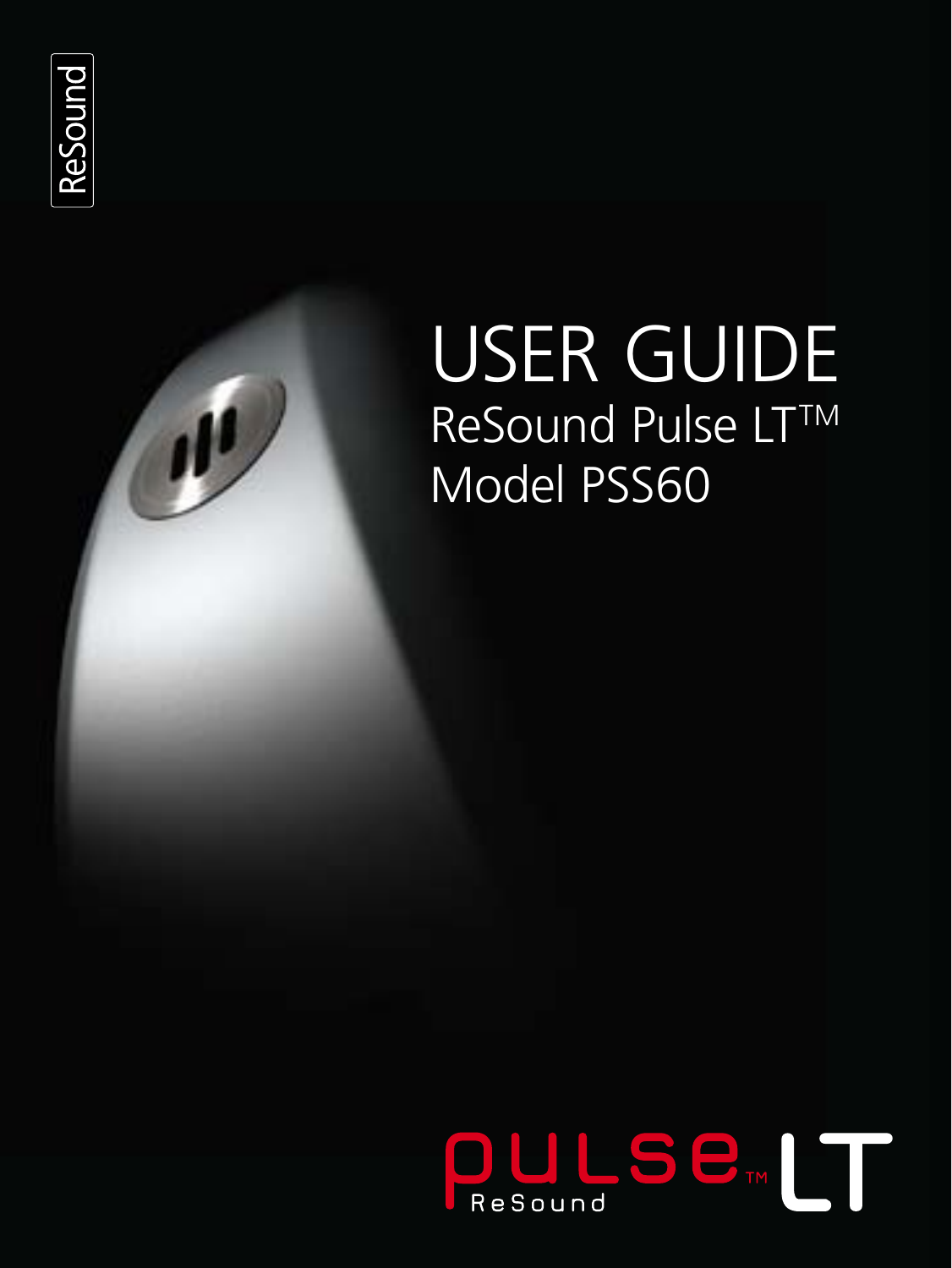Congratulations on the purchase of your new fully-digital ReSound hearing instrument!

ReSound's state-of-the-art technology and the customized set-up selected by your hearing care professional will bring outstanding sound quality to your family, social and professional life.

Your ReSound Pulse LT hearing instrument has been adjusted to your individual hearing loss. Please familiarize yourself with the information in this booklet. Proper understanding and use of your new ReSound hearing instrument will allow you to derive maximum hearing benefit.



ReSound Pulse™ is a registered trademark of GN ReSound.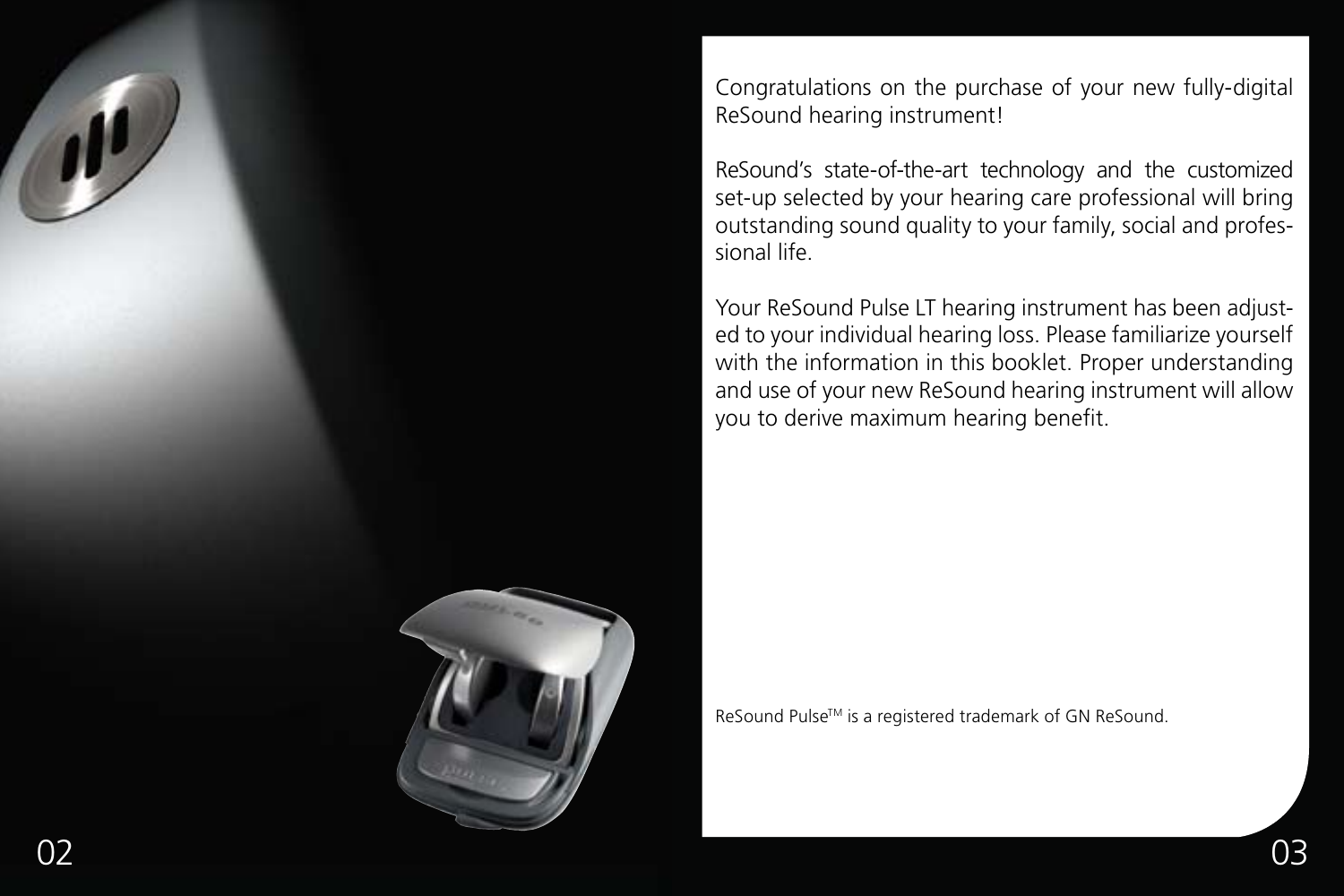## Contents

| page                                                              |
|-------------------------------------------------------------------|
| Your ReSound Pulse LT Hearing Instrument 6-7                      |
|                                                                   |
|                                                                   |
|                                                                   |
|                                                                   |
| Putting ReSound Pulse LT on the ear $\ldots \ldots \ldots$ 9-10   |
|                                                                   |
|                                                                   |
|                                                                   |
|                                                                   |
|                                                                   |
| How to mount the Original Open Dome $\ldots \ldots \ldots \ldots$ |
| How to mount the Tulip-Dome  17-18                                |
|                                                                   |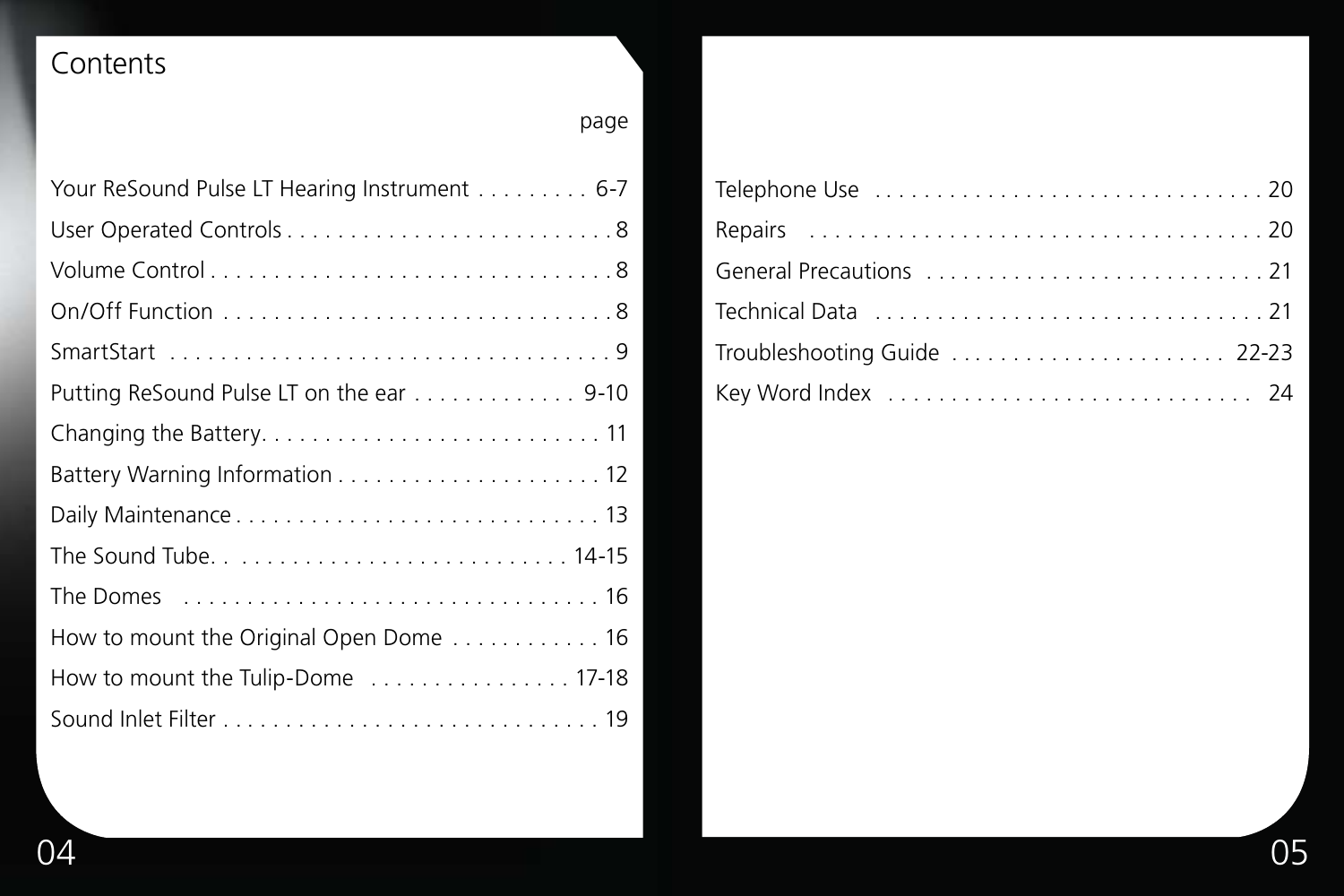

3

2

- 1. Sound Tube
- 2. Original Open Dome or Tulip Dome
- 3. Sports Lock
- 4. Battery Compartment

4

7

- 5. Sound Outlet
- 6. Front Sound Inlet
- 7. Rear Sound Inlet
- 8. Battery size
- 9. Model

1

6

5

- 10. Manufacturer
- 11. Serial number

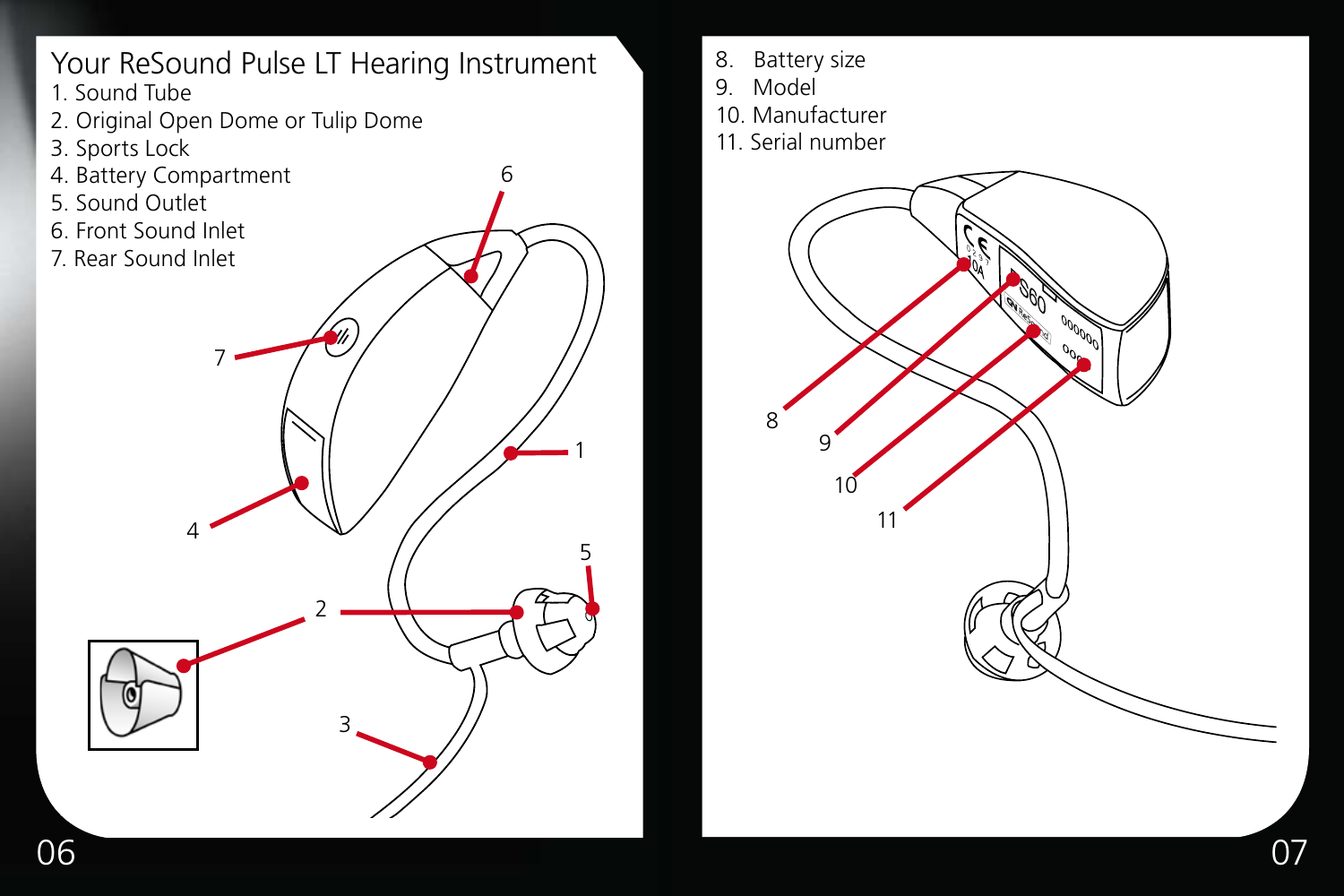## User Operated Controls

### Volume Control

The volume control in your ReSound Pulse LT instrument is fully automatic, so there is no need to bother with adjustments. Your instrument has been programmed to vary its amplification according to your needs.

### On/Off Function

Your ReSound Pulse LT is equipped with an on/off switch

integrated into the battery compartment. When the battery compartment is fully closed, the instrument is turned on.

To turn the instrument off, grasp the battery compartment door with your fingernail and gently pull. The power will switch off

at the point where you can feel a small click. Whenever you are not wearing the instrument, remember to turn it off to reduce battery consumption. If you run your ReSound Pulse LT with rechargeable batteries the charger opens the battery compartment door automatically when inserting.

### SmartStart

Your hearing care professional may have activated the SmartStart function in your hearing instrument. The Smart-Start delays the switch-on time 10 seconds after closing the battery compartment. This is indicated by beeps at one second intervals after closing the battery compartment. It allows you to place the instrument behind the ear and insert the sound tube in the ear without annoying sounds like squealing.

### Putting ReSound Pulse LT on the ear

1. Hang the instrument over the top of the ear.

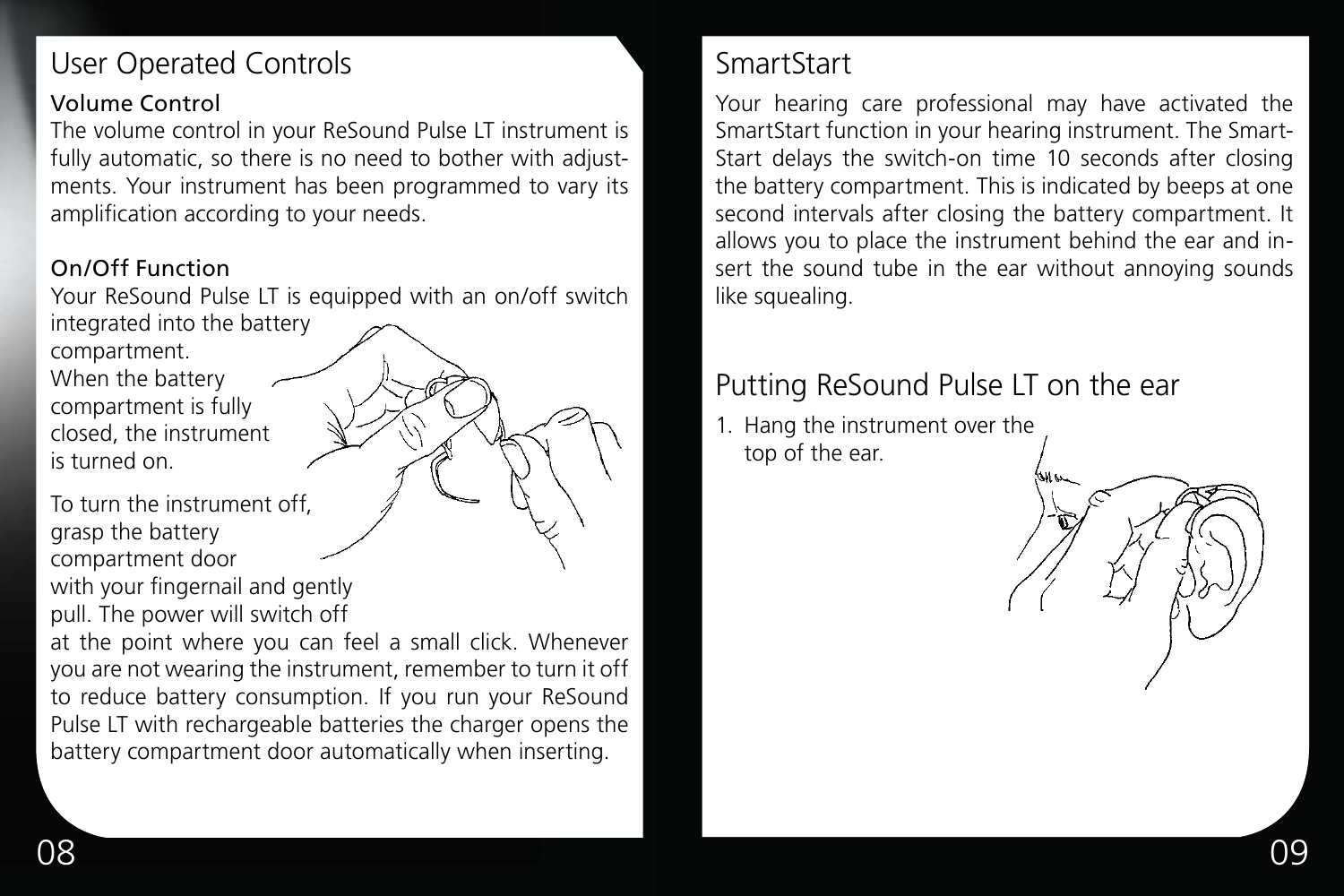- 2. Grasp the sound tube where it bends and push the dome into your ear canal. The dome should be placed far enough into the ear that the sound tube lies flush with -- T your head. When the dome is placed appropriately, you should not see the sound tube sticking out when you look directly into a mirror.
- 3. Position the Sports Lock into the indentation above the earlobe. If the device whistles, the most likely reason is that the dome is not placed correctly in the ear canal. Other reasons can be build-up of earwax in the ear canal, or that the sound tube connection to the instrument has become loose, in which case the sound tube must be changed.



It is also possible that the instrument settings are not optimal. If you have ruled out other reasons for the instrument squealing, it is recommended to contact your hearing care professional.

## Changing the Battery

battery contacts.

When the battery voltage/power decreases to a certain level, the instrument will emit four soft beeping signals. This sequence will continue every five minutes until the instrument automatically switches off. The occurrence of the sequence can differ by using rechargeable batteries and also between different battery brands.

It is recommended that you keep a spare battery on hand. Open the battery compartment completely by using your fingernail. After removing the old battery, insert the new one. Always use Zinc-Air or rechargeable batteries of the size printed on your instrument (see page

7 "Your ReSound Pulse LT Hearing Instrument", point 8). Removing the battery when you are not wearing the instrument for a longer period will help prevent corrosion of the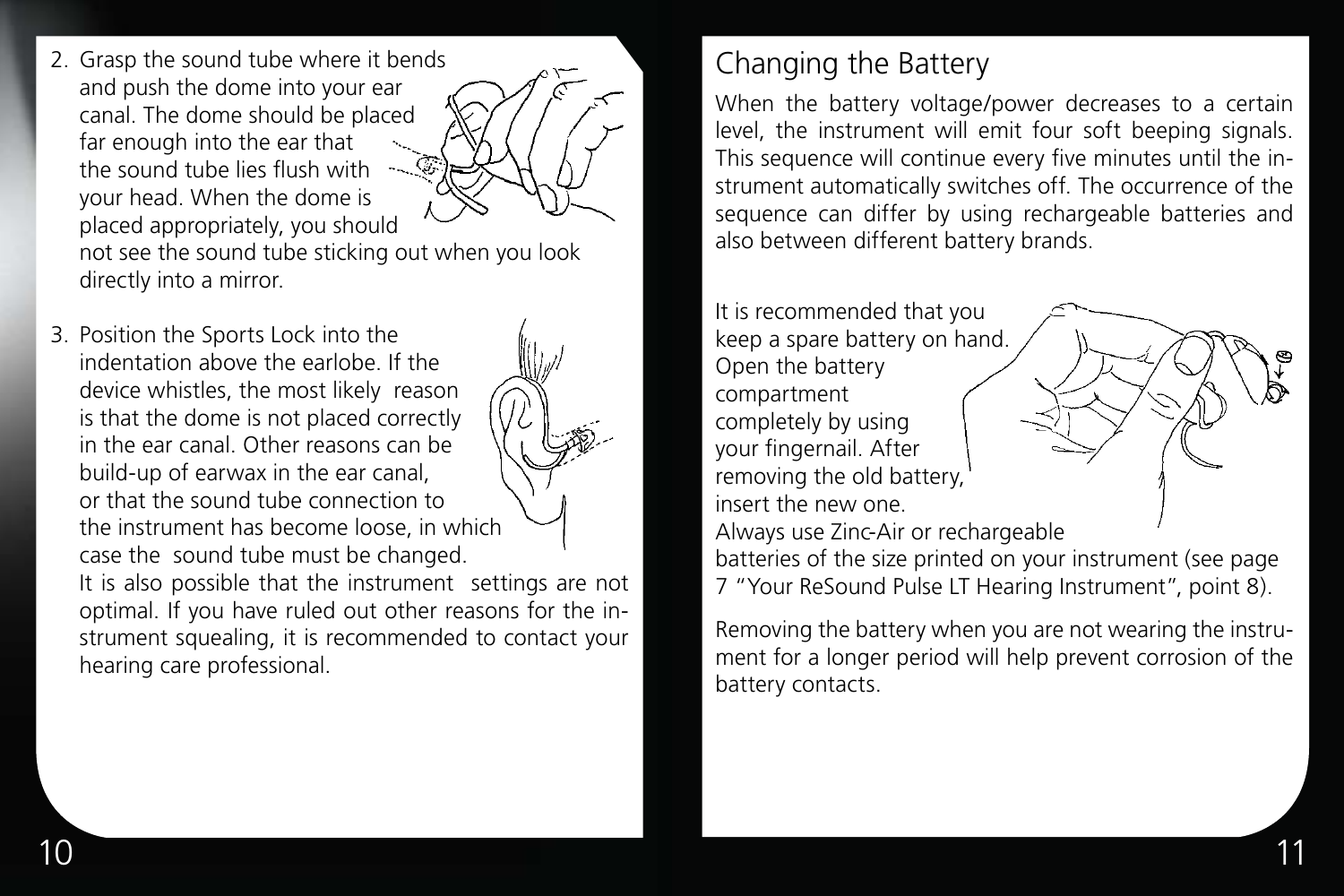### Battery Warning Information

The battery should be inserted in the battery compartment with the flat side facing up. For Zinc-Air batteries, this is the side with the sticker on. The battery should fit in like a puzzle piece. Be sure to remove the sticker when using Zinc-Air batteries before closing the battery compartment door. The battery compartment door should close very easily. Never use force to close the door as this may damage your hearing instrument. Batteries contain dangerous substances and should be disposed of carefully in the interest of your safety and for the environment.

- Please only use the specially for ReSound Pulse LT designed charger to charge ReSound Pulse LT, it automatically checks the battery in the hearing instrument. If the battery is not rechargeable (Zinc-Air), a blinking light will alert you and charging will stop immediately.
- Do NOT attempt to recharge batteries (Zinc-Air) which are not specifically designated rechargeable in any other charger as they may leak or explode.
- Do NOT attempt to dispose of batteries by burning them.
- Keep batteries away from small children and pets.
- Do NOT place batteries in your mouth. If swallowed, see a physician immediately.

### Daily Maintenance

Keep your hearing instrument clean and dry. Wipe the case with a soft cloth or tissue after use to remove grease or moisture. You should avoid exposing your instrument directly to moisture such as rain or water from the shower. If your instrument does get wet or if it has been exposed to high humidity or perspiration, it should be left to dry out overnight with the battery out and the battery compartment open.

#### To avoid the need for unwarranted repairs:

- Never immerse the instrument in water or other liquids since this may cause permanent damage to the circuitry.
- Protect your hearing instrument from rough handling, and avoid dropping it on hard surfaces or floors.
- Do not leave the instrument in or near direct heat or sunlight since excessive heat can damage the instrument or deform the casing or the sound tube.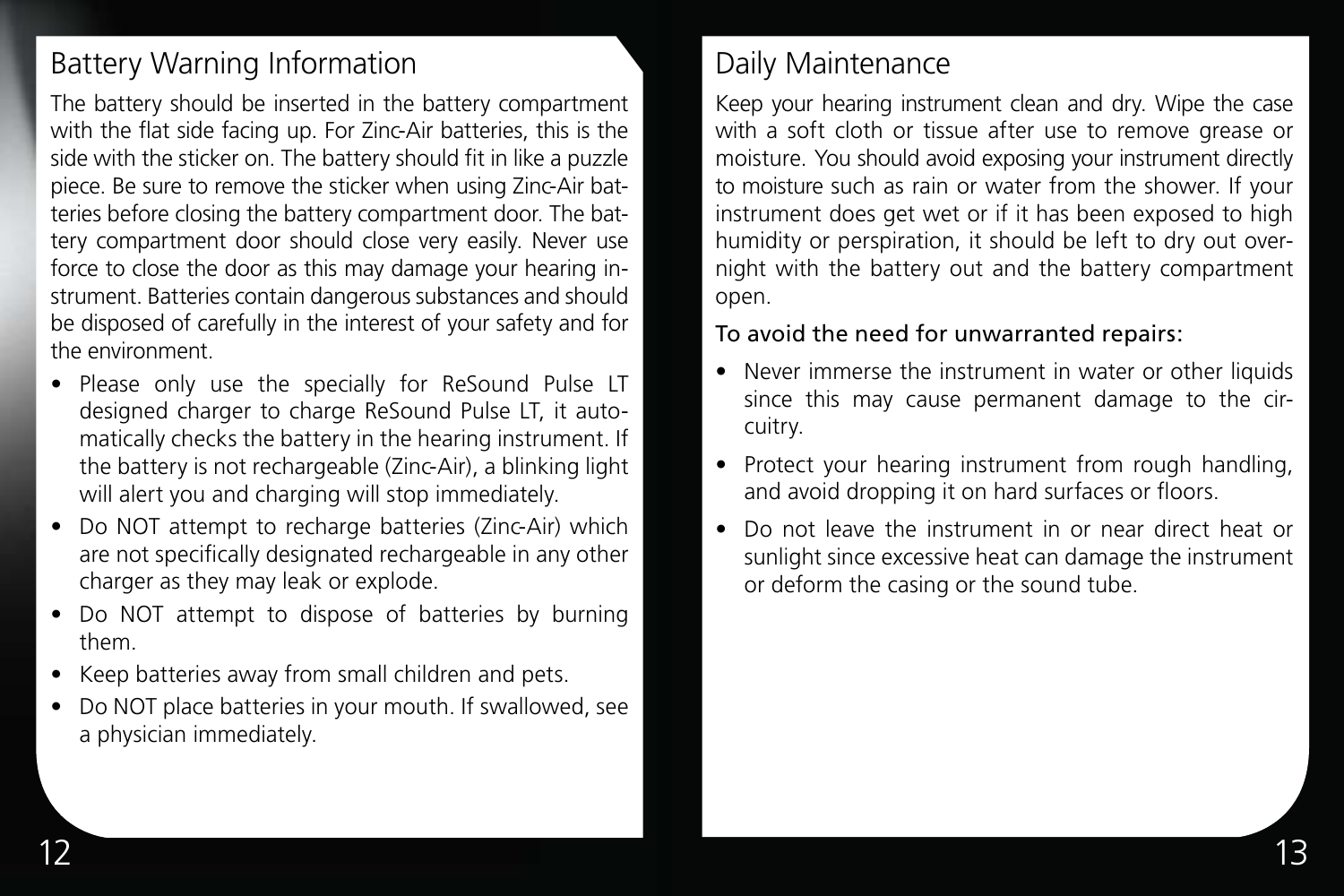## The Sound Tube

The sound tube feeds the amplified sound from the hearing instrument into the ear.

It is important that the sound tube and the dome fit correctly into your ear.

If the sound tube or the dome irritate your ear in any way and prevent you from wearing your hearing instrument, please contact your hearing care professional.



Remove the sound tube from the instrument before cleaning by twisting and pulling it off.

Use a damp cloth to clean the sound tube and dome on the outside and use the black cleaning rod to "push" any debris out of the sound tube. The cleaning rod should be inserted where the sound

tube attaches to the instrument and pushed all the way through the sound tube and out through the dome. It is not recommended to submerge or rinse the sound tube and dome with water, as there is a risk that a water drop may become lodged in the sound tube. If this should occur, it will prevent sound coming through the sound tube, and may be harmful for the instrument's electronics.

The sound tube and dome should be changed every **third month** or sooner if the sound tube becomes stiff or brittle. We recommend that you have your hearing care professional change the dome for you. If your hearing care professional instructs you to change the domes yourself, make sure that they are securely fastened to the sound tube before inserting them in your ear.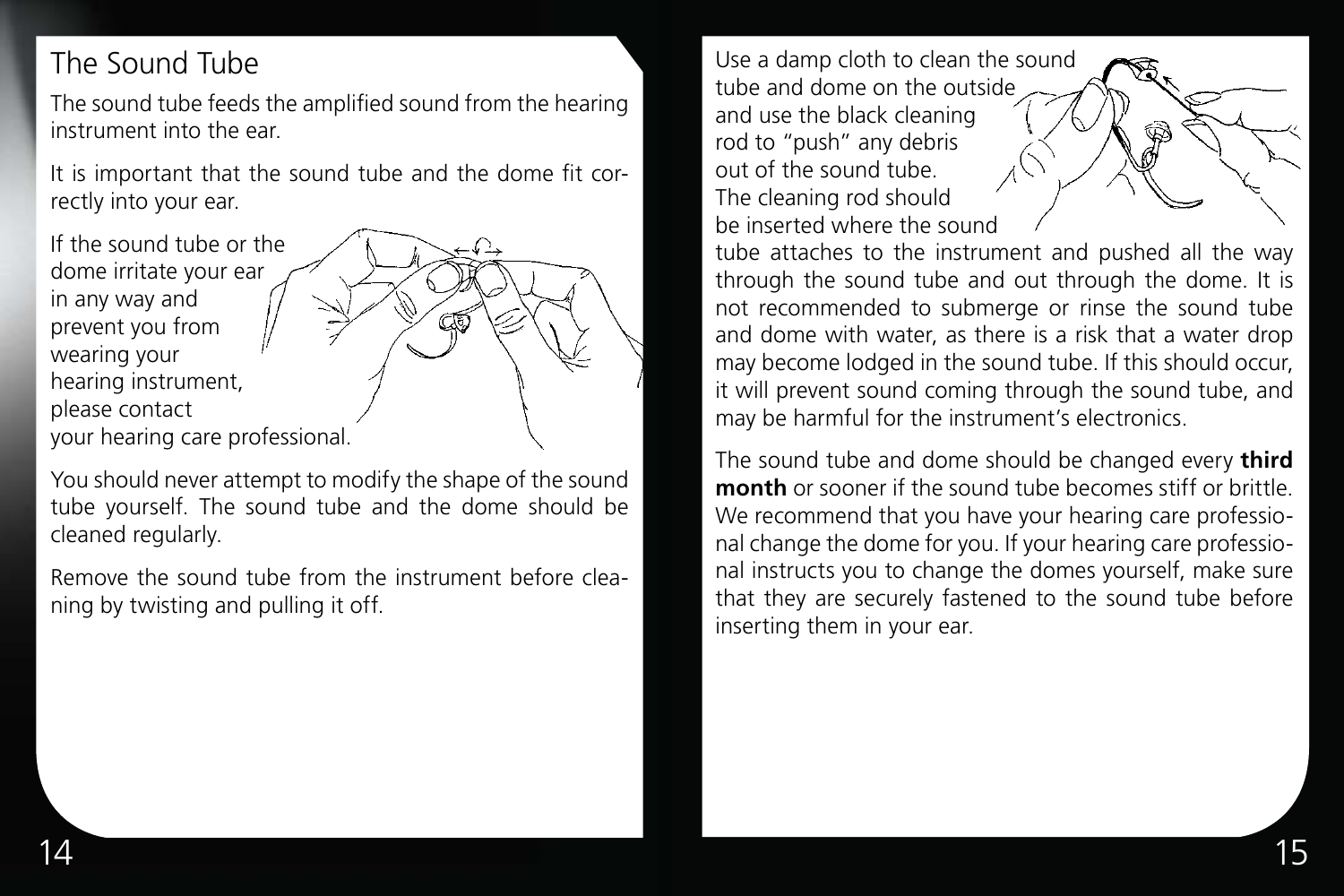### The Domes

The Original Open Dome/Tulip-Dome and the sound tube should be changed every **third month** or sooner if the sound tube becomes stiff or brittle. We recommend that you have your hearing care professional change the Original Open Dome/Tulip-Domes for you. If your hearing care professional instructs you to change the domes yourself, make sure that they are securely fastened to the sound tube before inserting them in your ear. A failure to change the domes in accordance with the instructions could result in injury.

### How to mount the Original Open Dome

The Original Open Dome is mounted on the sound tube by pushing it over the grooves on the sound tube.





### How to mount the Tulip-Dome

 $(1) + (2)$  The Tulip-Dome is mounted on the sound tube by pushing it over the grooves on the sound tube.

The Tulip-Dome should be directed with the sound outlet hole facing either down towards your shoulders or up towards your hair. (3)

The sound outlet hole can turn both ways; the direction of the sound outlet hole affects the length of the sound tube according to the entrance of your ear canal.

Please ask your hearing care professional which way the sound outlet hole should turn in your ear.



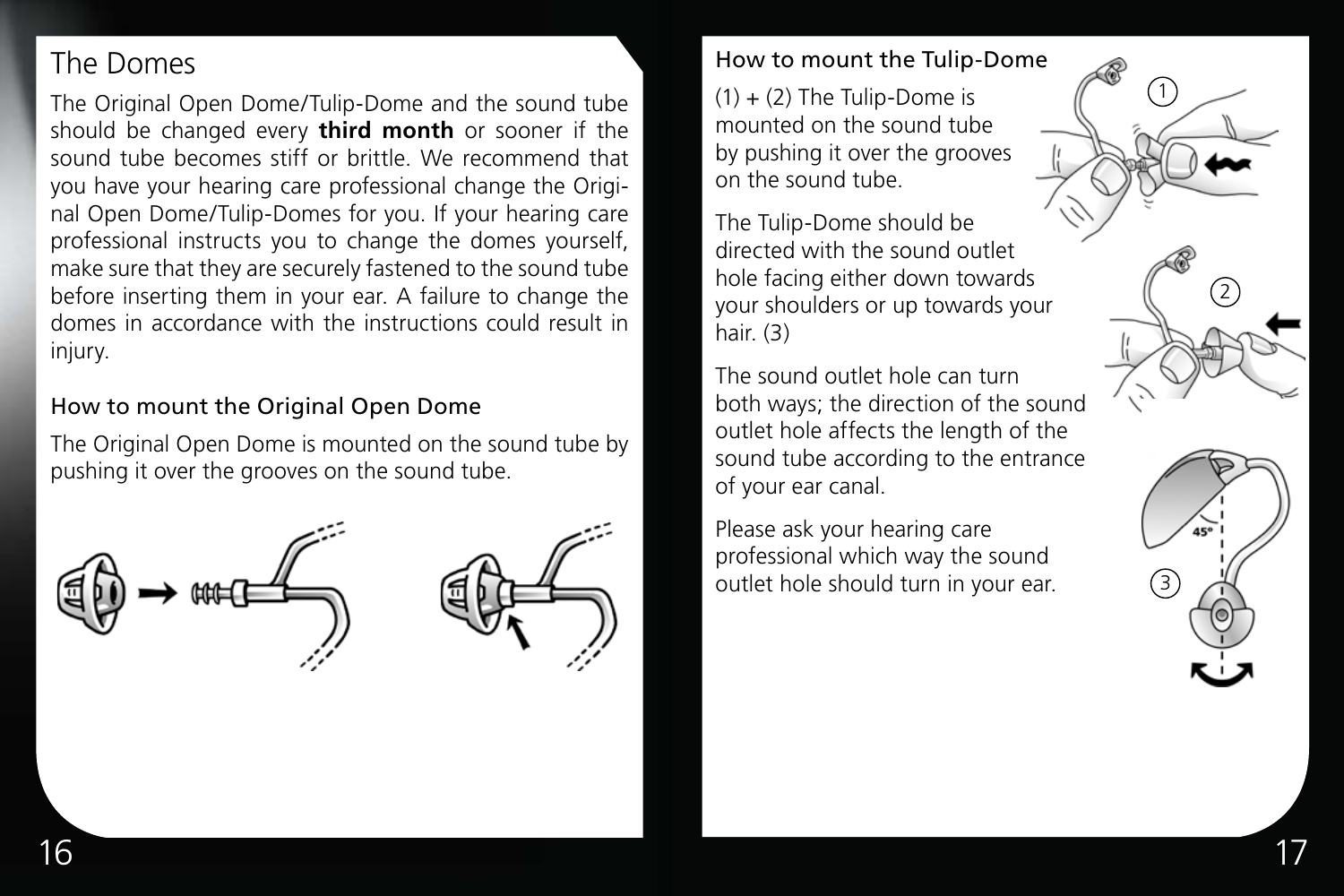The Tulip-Dome consists of two "leaves" and it is important that the largest "leaf" is the outermost "leaf" (4).

This can easily be done by pushing the "leaves" away from the sound tube with your forefinger and middle finger (5). This will make the large "leaf" bend forward. Then you push it back and it will be placed on top of the smaller "leaf" (6). Now the Tulip-Dome is ready for insertion (7).



### Sound Inlet Filter

Your ReSound Pulse LT hearing instrument is equipped with 2 filters. These filters are located at the front and the top of the instrument and prevent moisture and debris from getting into the hearing instrument. If the hearing instrument seems to have lost power and changing the battery does not help, the filters may be blocked, and need to be changed.

Please consult your hearing care professional for changing the filters.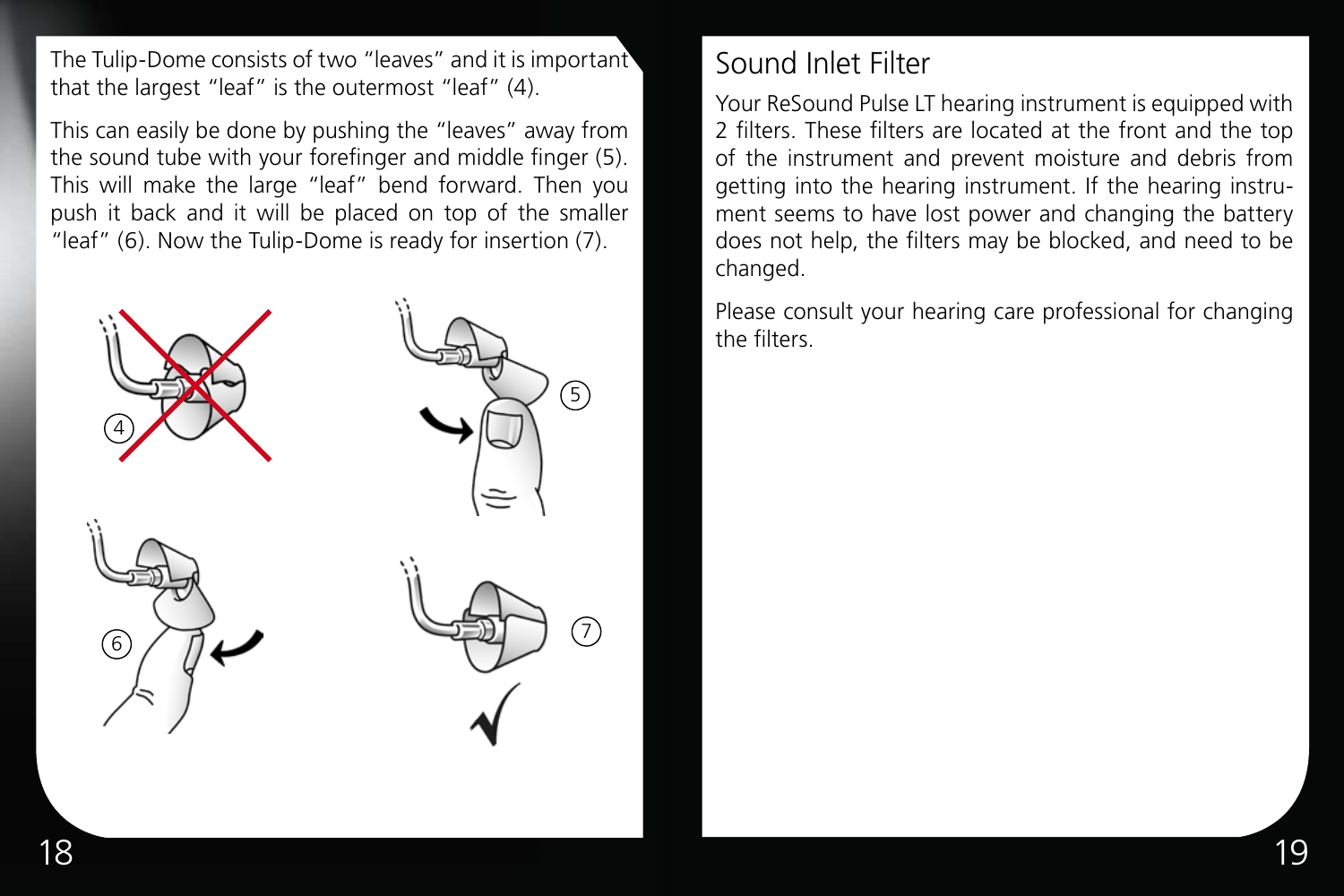### Telephone Use

Your hearing instrument allows you to use the telephone as you ordinarily do. Hold the phone up to your ear as you normally would.



If you experience discomfort from the dome pressing in your ear canal, you may need a different size sound

tube. In this case contact your hearing care professional.

### Repairs

If your ReSound Pulse LT malfunctions, it must be repaired by a qualified technician. Do not attempt to open the case of the hearing instrument since this would invalidate the warranty. If your ReSound Pulse LT requires service, please contact your hearing care professional for assistance.

### General Precautions

- Consult a physician if you find a foreign object in your ear canal, if you experience skin irritation or if excessive ear wax accumulates with the use of the hearing instrument.
- Different types of radiation, e.g. from NMR or CT scanners, may damage the hearing instrument. Therefore, do not wear the hearing instrument during these or other corresponding scanning procedures. Other types of radiation (burglary alarms, room surveillance systems, radio equipment, mobile telephones, etc) will not damage the hearing instrument. They could, however, momentarily affect the sound quality or create strange sounds from the hearing instruments.
- Warning: Do not wear the hearing instrument in mines or other explosive areas, unless those areas are certified for hearing instrument use.
- Keep the instrument away from children under the age of 3 as it contains small parts which may present a choking hazard.

### Technical Data

Maximum output (2cc coupler / IEC 60118-7) 106 dB SPL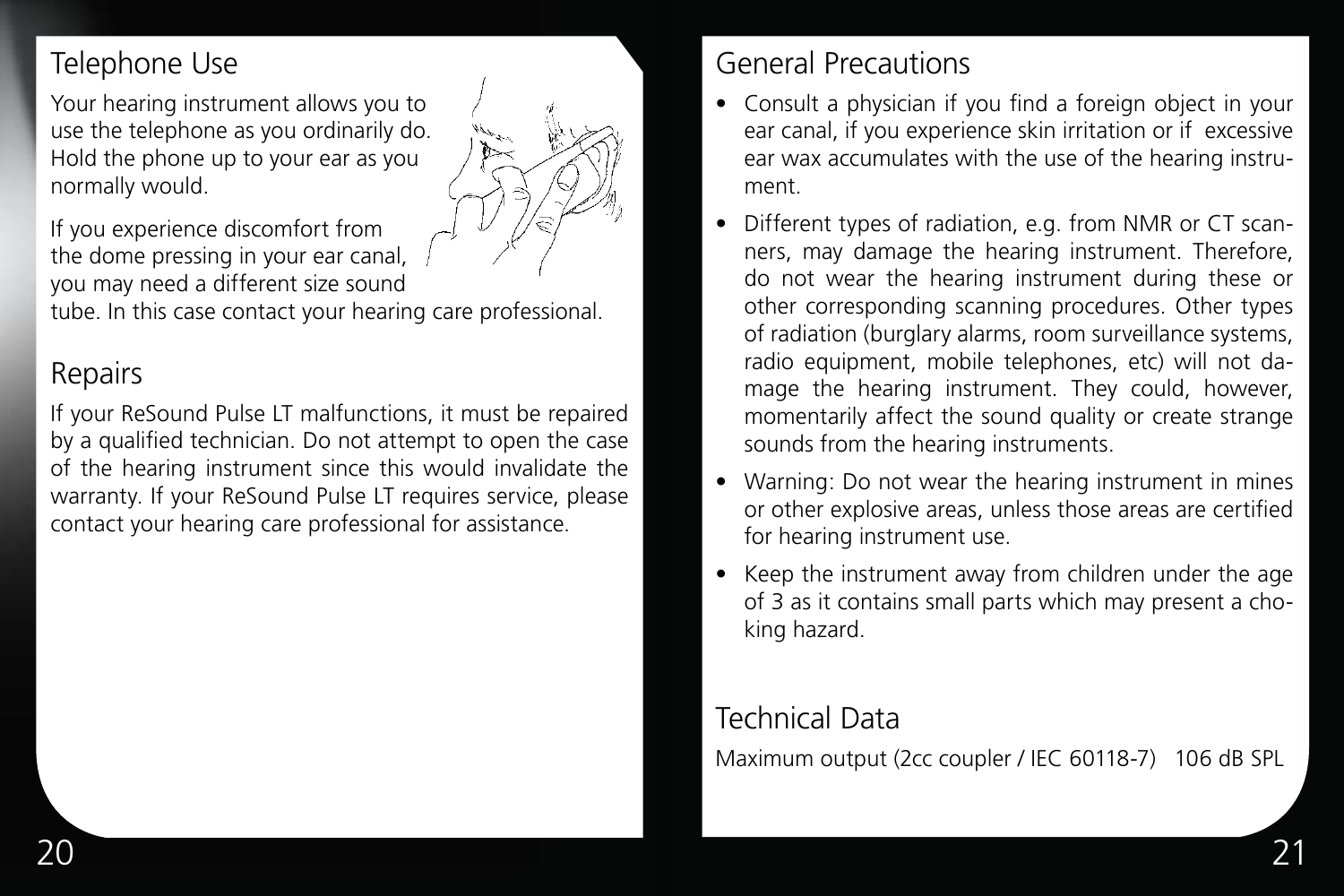|                         | Troubleshooting Guide                                                                                                                                                         |                                                                                                                                                                                                          |
|-------------------------|-------------------------------------------------------------------------------------------------------------------------------------------------------------------------------|----------------------------------------------------------------------------------------------------------------------------------------------------------------------------------------------------------|
| <b>SYMPTOM</b>          | CAUSE                                                                                                                                                                         | <b>POSSIBLE REMEDY</b>                                                                                                                                                                                   |
| Dead                    | Not turned on<br>Dead battery<br>Dead rechargeable battery<br>Battery improperly inserted<br>Blocked sound tube<br>Blocked sound inlet filter                                 | $\bullet$ Turn on<br>• Replace battery<br>Recharge battery<br>• Insert battery properly<br>• Clean sound tube blockage<br>• Consult your hearing care professional                                       |
| Not loud<br>enough      | Dome not inserted properly<br>Blocked sound tube<br>Change in hearing<br>Excessive ear wax<br>Blocked sound inlet filter<br>Hearing instrument settings<br>not optimum        | • Reinsert carefully<br>Clean sound tube<br>• Consult your hearing care professional<br>• Consult your physician<br>• Consult your hearing care professional<br>• Consult your hearing care professional |
| Whistles                | Loose sound tube<br>Sound tube and dome not inserted<br>properly in the ear<br>• Tulip-Dome not mounted correctly on<br>sound tube<br>Hearing instrument settings not optimum | • Remove and replace<br>• Reinsert carefully<br>• Remove and replace according to description<br>"How to mount the Tulip-Dome".<br>• Consult your hearing care professional                              |
| Not clear.<br>distorted | Weak battery<br>Poorly fitting sound tube<br>Hearing instrument damaged<br>Hearing instrument settings not optimum                                                            | • Replace or recharge battery<br>• Consult your hearing care professional<br>• Consult your hearing care professional<br>• Consult your hearing care professional                                        |
|                         | If there are any other problems not mentioned in this guide,<br>please contact your hearing care professional.                                                                |                                                                                                                                                                                                          |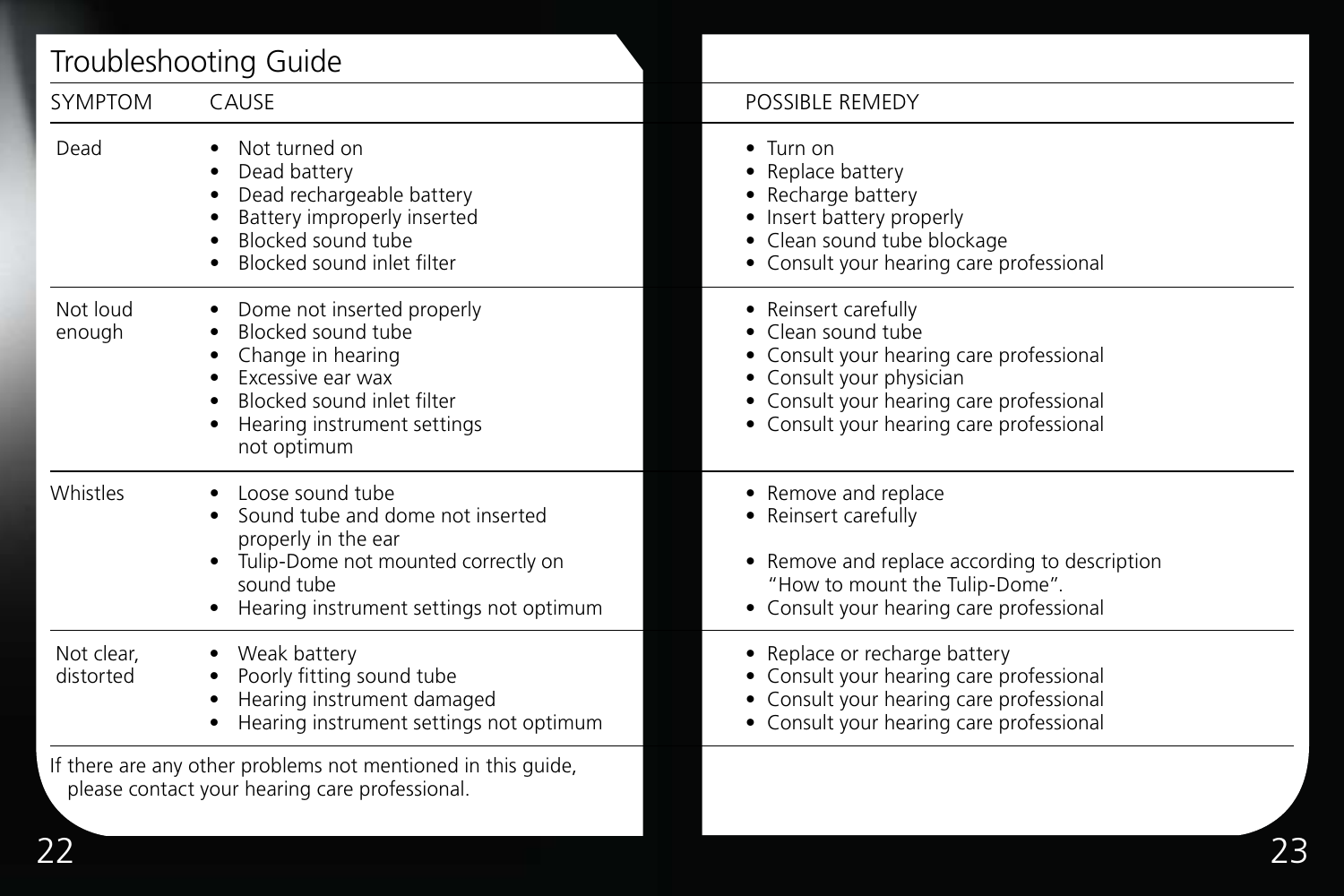## Key Word Index

| Cerumen/debris/earwax  14                 |  |
|-------------------------------------------|--|
|                                           |  |
|                                           |  |
| Maintenance of the ReSound Pulse LT 13-16 |  |
|                                           |  |
|                                           |  |
|                                           |  |
|                                           |  |
|                                           |  |
|                                           |  |
|                                           |  |
|                                           |  |
|                                           |  |
|                                           |  |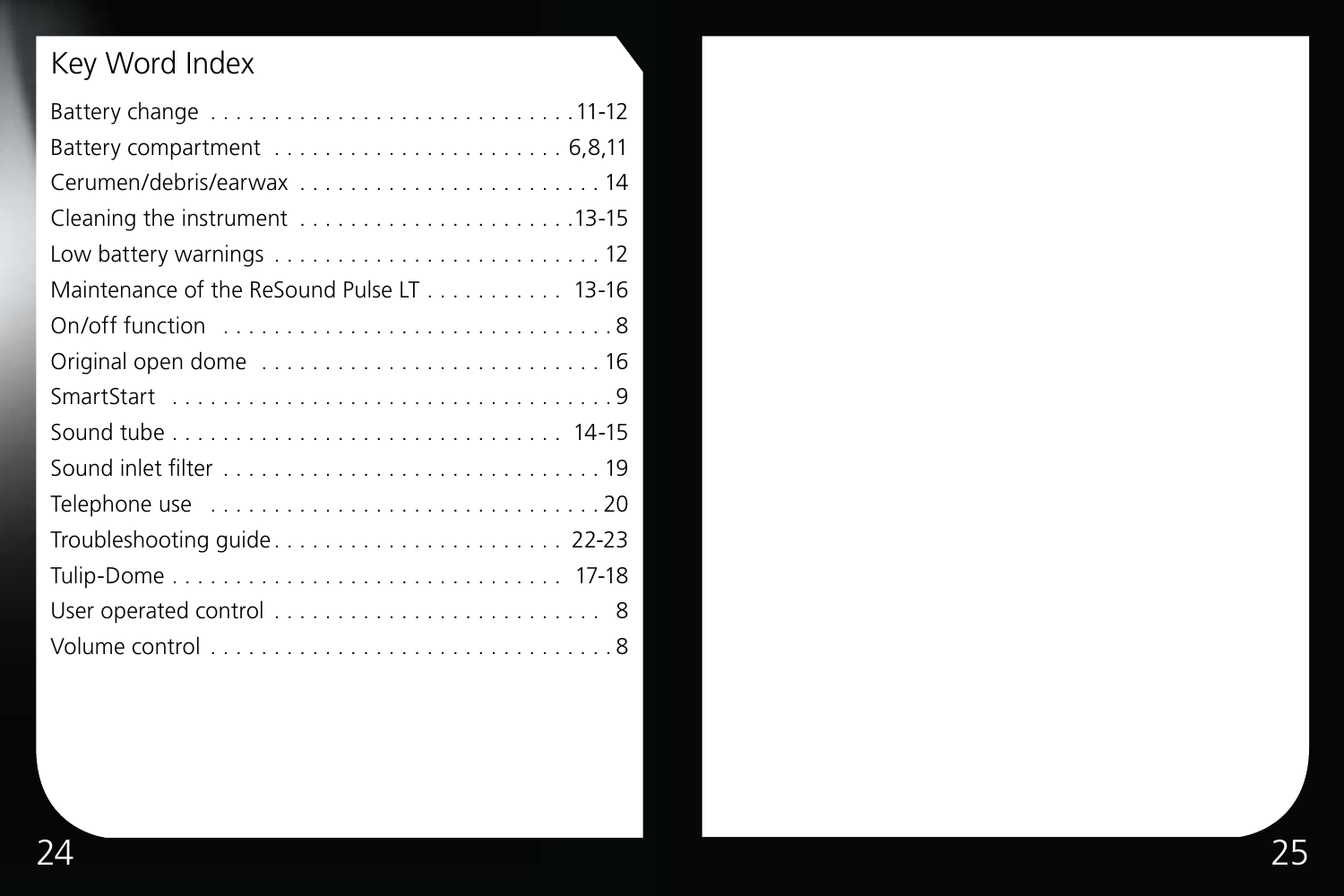



**Please ask your local hearing care professional concerning disposal of your hearing instsrument and the charger**